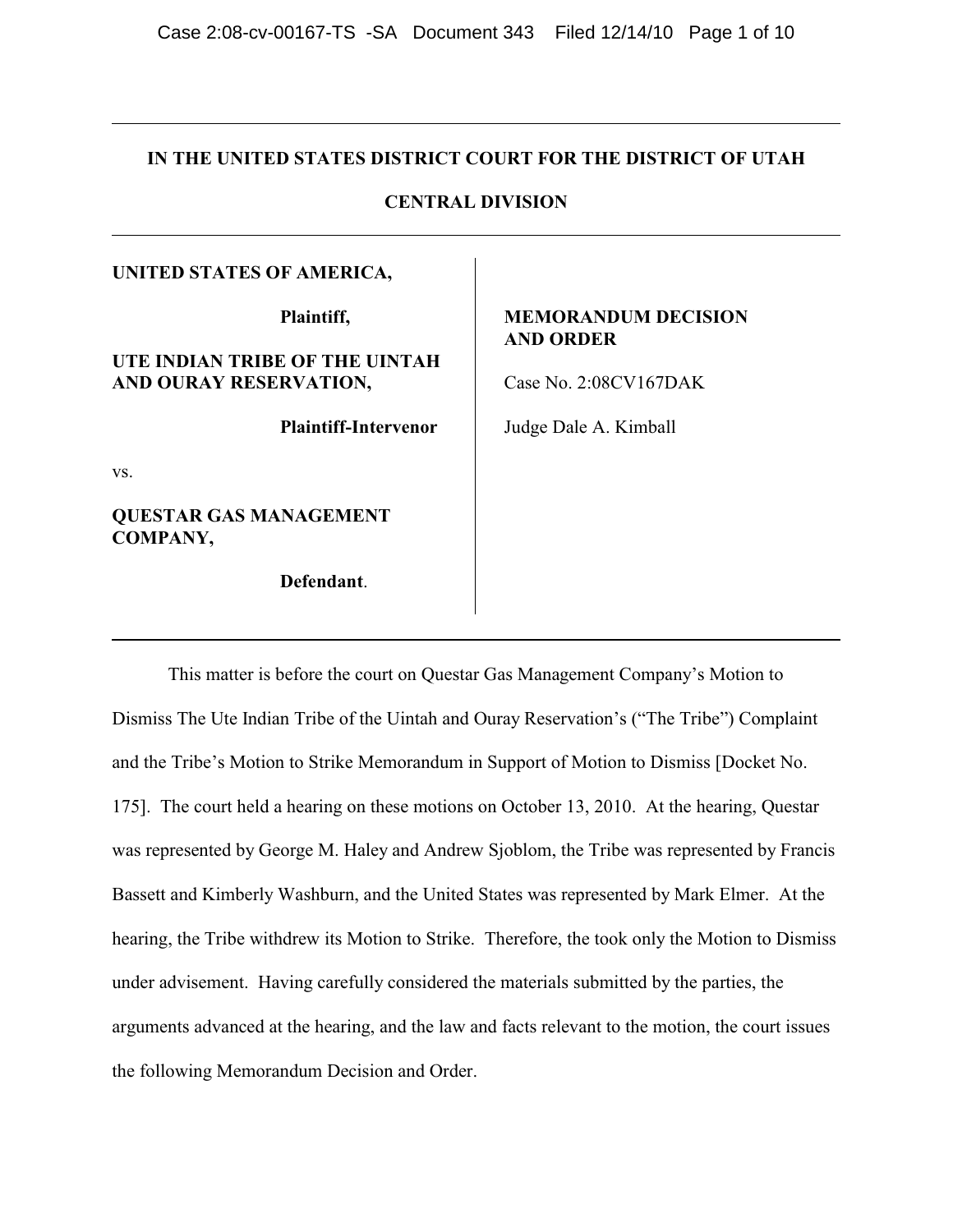#### **BACKGROUND**

Questar Gas Management Co. ("Questar") owns and operates five natural gas compressor stations in the Uinta Basin: Coyote Wash, Chapita, Island, Wonsits Valley, and River Bend (the "Stations"). On February 29, 2008, the United States brought this action alleging that at each of the Stations Questar failed to comply with requirements of the Clean Air Act's (the "CAA") National Emission Standards for Hazardous Air Pollutants ("NESHAP") and Prevention of Significant Deterioration ("PSD") programs intended to minimize emissions of harmful pollutants. In January 2010, this court allowed the Ute Indian Tribe to intervene in certain respects. The Ute Indian Tribe was not allowed to intervene under the citizen-suit provisions of the CAA, but it was allowed to intervene to protect its interests with respect to jurisdictional issues raised by Questar and to bring a nuisance claim to the extent that it shared common questions of law and fact with the existing CAA claims.

In accordance with the court's Order, the Tribe filed an Amended Complaint asserting a common law cause of action for nuisance with respect to the five facilities at issue in the United States' CAA enforcement claims. The Tribe alleges that each of Questar's facilities emit or has the potential to emit 250 tons per year of "criteria pollutants" subject to regulation under the CAA and that Questar releases potentially harmful amounts of HAPs. The Tribe incorporates by reference the United States' complaint. The Tribe also alleges one specific instance of uncontrolled emissions, which allegedly occurred in late 2005 at Questar's Coyote Wash Facility.

### **DISCUSSION**

Questar moves for dismissal arguing that: (1) the Tribe's Complaint does not include allegations that share common questions of law and fact with the CAA claims; (2) the Tribe's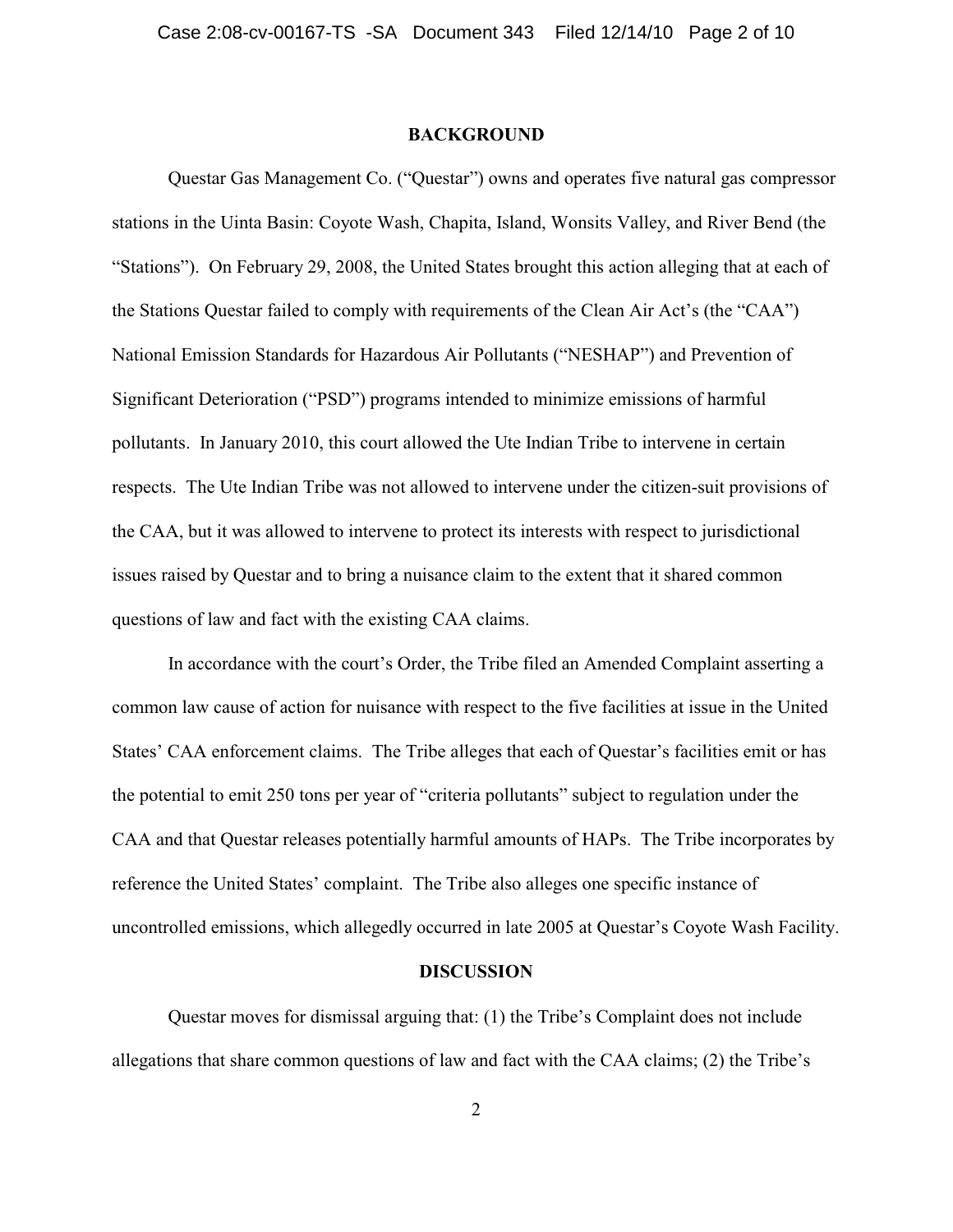federal common law nuisance claim is preempted or displaced by the CAA; (3) the Tribe's Complaint does not meet *Twombly* pleading standards; and (4) the Tribe's common law nuisance claim is barred by the statute of limitations and/or laches. In response to Questar's motion, the Tribe filed a memorandum in opposition and a First Amended Complaint. Questar opposes the Tribe's filing of the First Amended Complaint.

At the hearing on the motion, Questar focused almost solely on its preemption argument. The court, however, will begin its analysis with the issue of the proper scope of the nuisance claim and then proceed to the question of whether the nuisance claim is preempted.

## **1. Scope of Claim**

With respect to the Tribe's nuisance claim, this court expressly ordered that the Tribe could permissively intervene in only "those matters that share common questions of law and fact with the existing CAA claims." The court further stated that it would "not allow the Tribe to pursue its nuisance claim to the extent it covers matters unrelated to ongoing CAA enforcement action. The Tribe should more properly assert such claims in a separate action against Questar."

The Tribe's complaint in intervention includes allegations and requires proof not common to the claims pursued by the United States. The United States' claims against QGM are based on Questar's alleged failure to comply with various CAA regulatory programs. The United States seeks penalties for non-compliance and a declaration that Questar come into compliance. The Tribe's public nuisance claim as alleged, however, broadens the nature of the United States' case. It changes a regulatory enforcement action into a complex toxic tort suit and raises numerous new medical, scientific, and legal issues that are not contemplated by the current governmental action.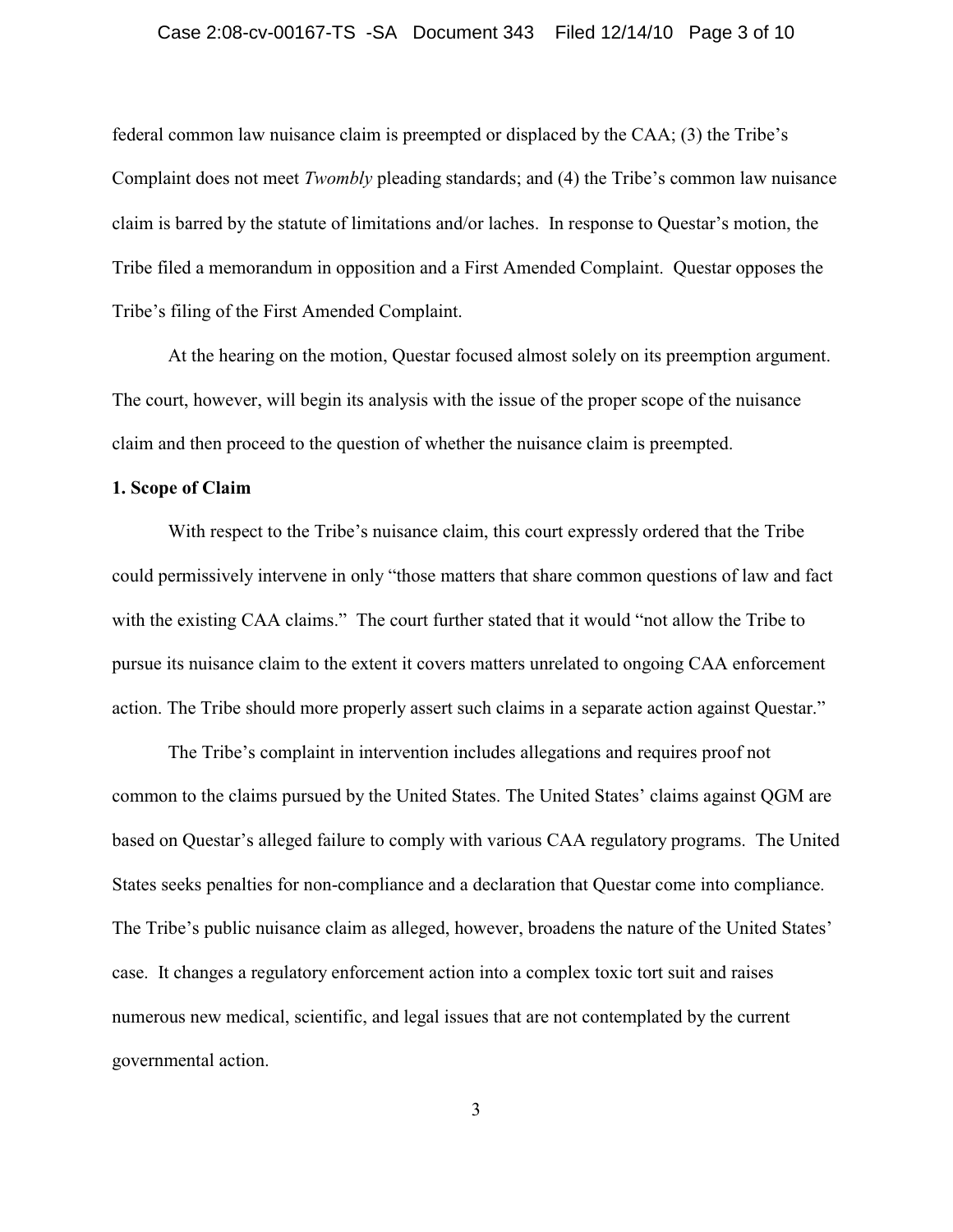### Case 2:08-cv-00167-TS -SA Document 343 Filed 12/14/10 Page 4 of 10

The Tribe claims Questar's activities have caused an unreasonable interference with the public "right to live in an environment that is *free from* harmful toxins and *pollutants*." Given that the CAA and its regulations expressly provide for emission thresholds of up to 250 *tons* of criteria pollutants and 10/25 *tons* of hazardous pollutants each year, the Tribe's claim raises new issues of both fact and law as to the precise amount of *actual* emissions (not *potential*, which underlies the majority of the United States' allegations), and whether or not the right to live in a "pollution"-free world exists, even assuming that there are any measurable or unregulated "pollutants" from the facilities.

The Tribe alleges that Questar has caused or will cause an "unreasonable interference with . . . annoyance and/or injury to the Ute Tribe and it members . . . [and has endangered] public health and safety." These new claims will require extensive factual development and discovery into the nature of the claimed medical/physical injuries to the Tribe and its individual members, as well as scientific and medical evidence of causation that are not at issue in the current lawsuit, *e.g.,* the environmental fate and transport of the contaminants of concern, modeling of the precise "dose" of pollutants to which human and ecological receptors may have been exposed, toxicological and medical evidence of illnesses allegedly caused by such alleged exposures, etc. These issues dramatically expand the nature and scope of this lawsuit beyond that which was contemplated by the court's order.

The Tribe claims that Questar has caused unreasonable and unnecessary danger to the public health and safety in the Reservation, including the lands, waters, and air. By including allegations of harm to *water and land*, the Tribe greatly expands the breadth of this Clean Air Act case, which only involves claims related to air emissions.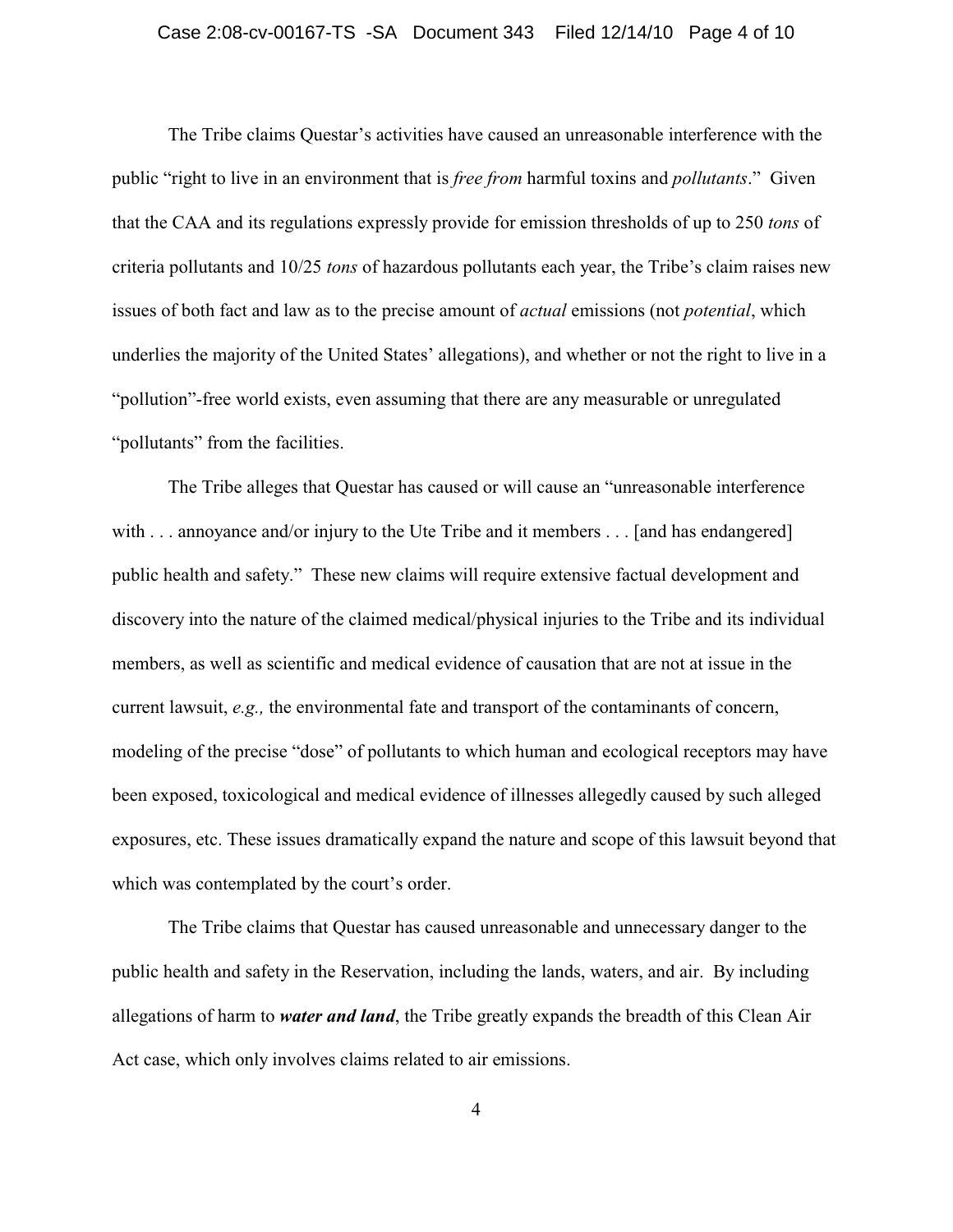The Tribe makes several allegations regarding ozone. The United States has not alleged that any emissions from the facilities have exceeded ozone standards. Accordingly, while the United States' CAA claims and the Tribe's nuisance claims may have some facts that overlap—such as the location of the facilities, the types of equipment utilized by the facilities, the types of emission controls used at facilities, the type of emissions from the facilities—the Tribe's nuisance claim goes far beyond the CAA claims and would require extensive additional proof and defense. To allow the Tribe to pursue such a broadly alleged nuisance claim would result in extended discovery and protracted litigation, and likely require joinder of other operators of similar facilities with similar emissions in the Uinta Basin. The court did not intend to allow the Tribe's limited intervention on its nuisance claim to have such far-reaching results. The court clearly intended the Tribe to pursue any nuisance claims unrelated to the ongoing CAA enforcement action in a separate action. The court, therefore, grants Questar's motion with respect to the scope of the nuisance claim. All matters unrelated to the CAA claim should be brought in a separate action.

The Tribe's First Amended Complaint, which it seeks to file in response to Questar's motion to dismiss, requests the addition of a state law nuisance claim. The state law action clearly goes beyond the court's directives to limit the federal common law nuisance claim to matters in common with the CAA action. The Tribe's request to intervene never contemplated the addition of a state law nuisance claim. Moreover, a state law claim against the facilities under Utah's public nuisance law would only be appropriate if Questar's facilities are within Utah's regulatory jurisdiction. The Tribe has consistently argued that the stations are on the Tribe's reservation. The court would need to decide whether the stations are on the Tribe's land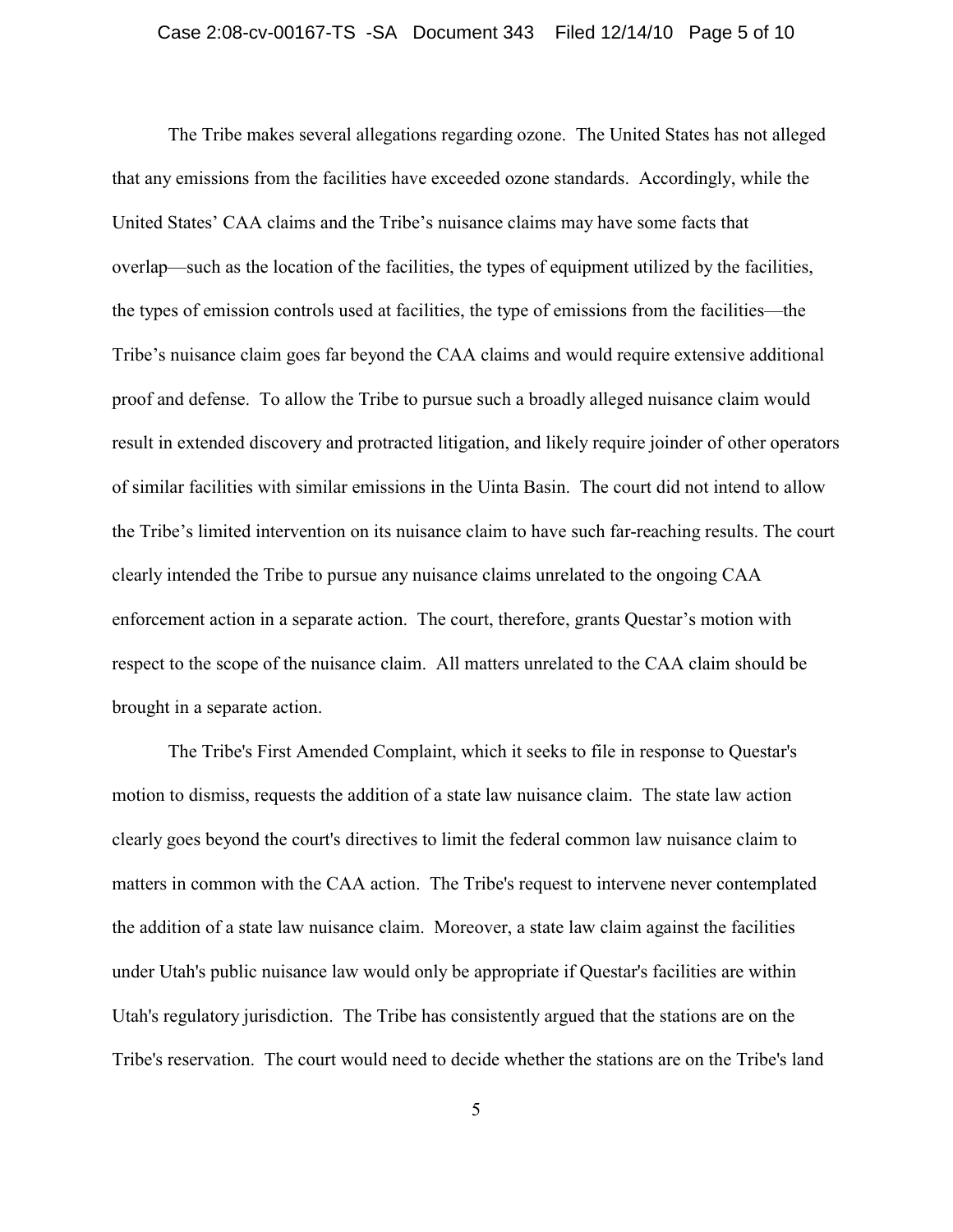or the state's land before deciding whether a state law claim was appropriate. There would also be questions regarding standing of the Tribe to assert a claim with respect to land that is not a part of its reservation. The court believes that the assertion of a state law nuisance claim is premature.

## **2. Preemption/Displacement**

Questar argues that the court should dismiss the Tribe's federal common law nuisance claim because the claims asserted therein are preempted or displaced by the CAA. "Federal common law can be applied, if at all, . . . only in the absence of an applicable Act of Congress." *Clearfield Trust Co. v. United States*, 318 U.S. 363, 367 (1943). Courts "'start with the assumption' that it is for Congress, not federal courts, to articulate the appropriate standards to be applied as a matter of federal law." *Milwaukee v. Illinois*, 451 U.S. 304, 316-317 (U.S. 1981). In *Milwaukee*, the United States Supreme Court held that the Federal Water Pollution Control Act ("FWPCA") preempts or displaces the federal common law of nuisance in the area of water pollution. *See id.* But in contrast to the area of water pollution where the Supreme Court has held that the FWCPA entirely displaced the federal common law of nuisance, "no Supreme Court" case has held that the CAA has displaced federal common law in the area of air pollution." *Connecticut v. American Electric Power Co.*, 582 F.3d 309, 375-76 (2d Cir. 2009), *cert. granted*, 2010 WL 4922905 (Dec. 6, 2010).

Even though the Supreme Court has not addressed the comprehensive nature of the CAA, the test for preemption from *Milwaukee* involves an assessment of the scope of the federal legislation and whether the scheme established by Congress addresses the problem formerly governed by federal common law. *Milwaukee*, 451 U.S. at 315 n.8. Even if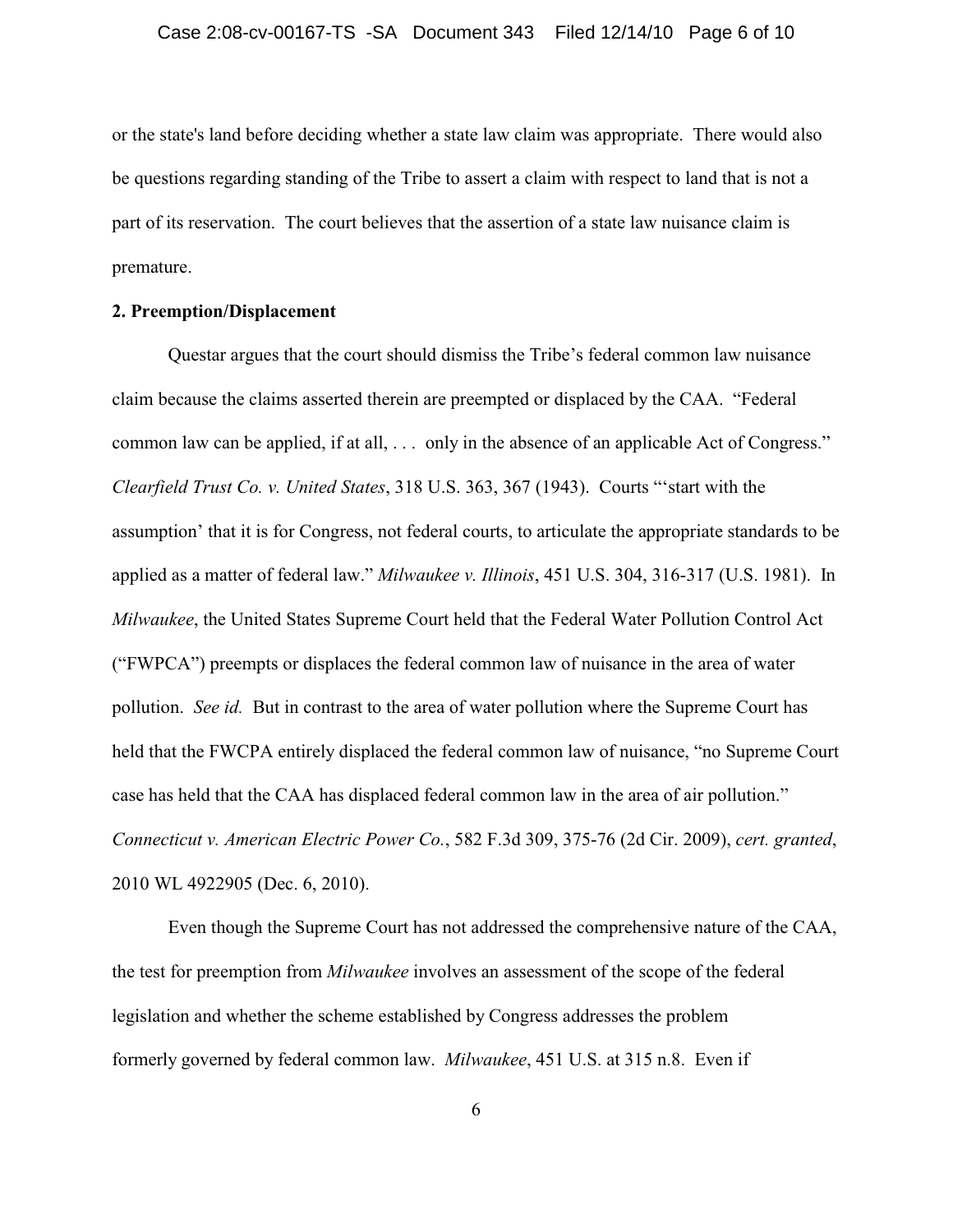#### Case 2:08-cv-00167-TS -SA Document 343 Filed 12/14/10 Page 7 of 10

application of federal common law does not directly conflict with the CAA, the federal courts are not free to "supplement" Congress' answer to the problem. *Id.* at 315 (citing *Mobil Oil Corp. v. Higginbotham*, 436 U.S. 618 (1978). The *Milwaukee* analysis, therefore, involves a review of both the statute and the particular claims at issue. *See id.* 

"[T]he CAA establishes a complete regulatory procedure whereby various pollutants are identified, air quality standards are set, and procedures for strict enforcement are created." *Kin-Buc, Inc.*, 532 F. Supp 699, 701 (D.N.J. 1982); *Connecticut v. American Electric Power Co.*, 582 F.3d 309, 375-76 (2d Cir. 2009), *cert. granted*, 2010 WL 4922905 (Dec. 6, 2010). Pursuant to the CAA, the EPA has promulgated NAAQS for "criteria pollutants" and developed programs to attain and achieve these standards. Likewise, the CAA prescribes a comprehensive program to address HAPs*.* The CAA also includes a comprehensive enforcement program, both civil and criminal, to ensure compliance.

Under the reasoning of *Milwaukee*, another district court has held that the CAA preempts or displaces common law nuisance claims in the area of air pollution to the extent that the common law claims involve issues addressed by the CAA. *Kin-Buc, Inc.*, 532 F. Supp. at 700. The Fourth Circuit has also found that a federal common law nuisance claim was preempted by the CAA. *North Carolina ex rel. Cooper v. Tennessee Valley Authority*, 615 F.3d 291, 311-12  $(4<sup>th</sup> Cir. 2010)$ . The court explained that while the district court's well-meaning attempt to reduce air pollution cannot alter the fact that its decision threatens to scuttle the extensive system of antipollution mandates that promote clean air in this country. "If courts across the nation were to use the vagaries of public nuisance doctrine to overturn the carefully enacted rules governing airborne emissions, it would be increasingly difficult for anyone to determine what standards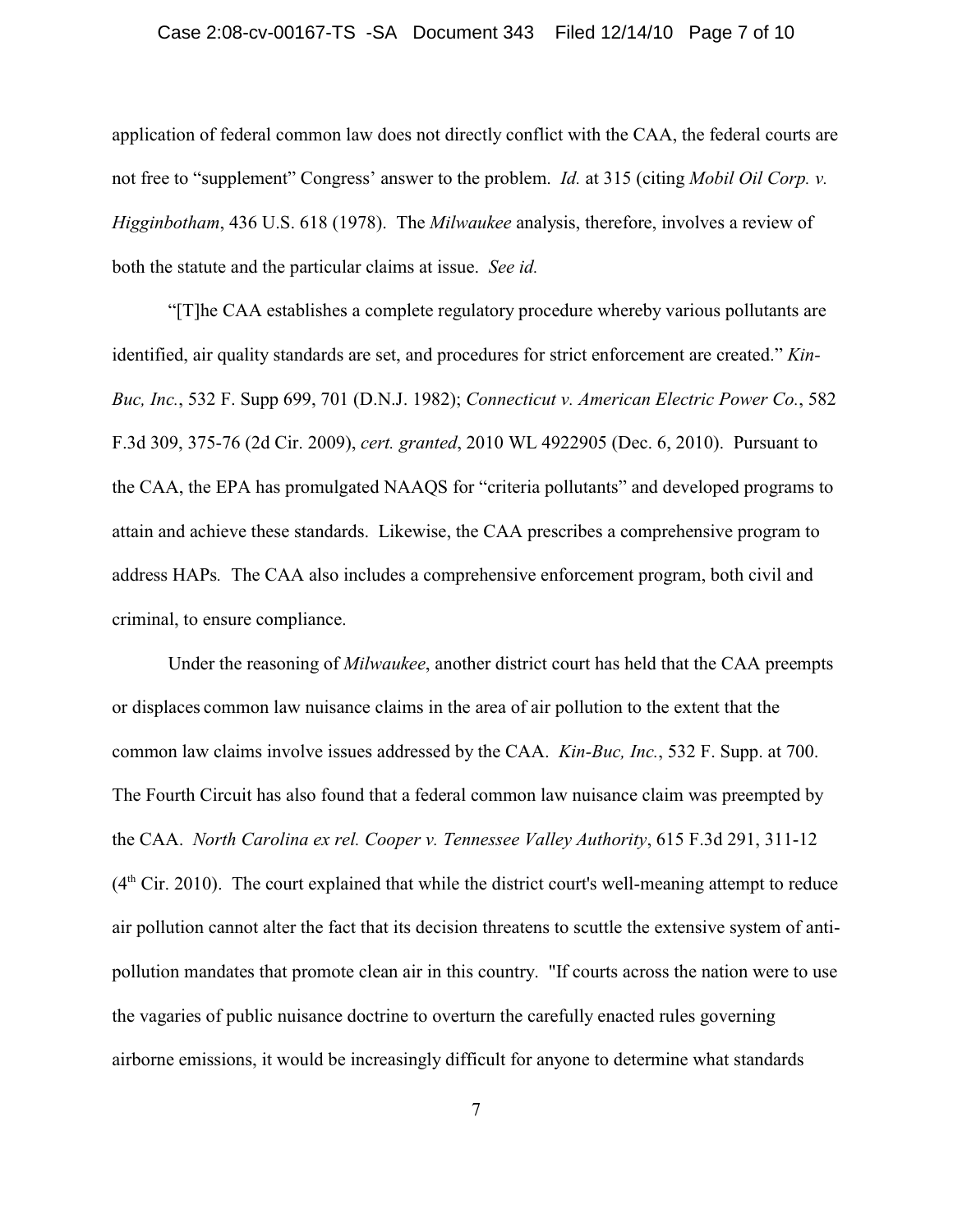### Case 2:08-cv-00167-TS -SA Document 343 Filed 12/14/10 Page 8 of 10

govern." *Id.* at 302. The court was also concerned that public nuisance suits in the area of air emissions "would reorder the respective functions of courts and agencies." *Id.* at 306.

The Tribe argues that Questar is asserting in this motion that the CAA is a complete regulatory procedure that displaces the Tribe's nuisance claim while at the same time asserting in the case as a whole that Questar's facilities are not major sources subject to the CAA. If this court were to accept Questar's defense for any and all of the United States' enforcement action claims, the Tribe argues that the CAA would not apply to Questar's operations and a federal nuisance claim would not be displaced. While Questar argues that its stations do not fall within the major source provisions of the CAA, it does not argue that it does not fall within any of the provisions of the CAA. The claims at issue, therefore, are governed by the CAA.

The Tribe's complaint alleges facts with respect to Questar's emission of "criteria pollutants" or "hazardous air pollutants," as defined under the CAA. Questar's emission of these "criteria pollutants" and "hazardous air pollutants" and the regulatory programs that address them are the subject of the United States' enforcement action against Questar. The Tribe's allegations of public nuisance are wholly grounded in Questar's alleged CAA violations. Accordingly there can be no clearer example of where "Congress occupies the field through the establishment of a comprehensive regulatory program supervised by an expert administrative agency." *Kin-Buc, Inc.*, 532 F. Supp at 701. The CAA addresses the emissions at issue, from the sources at issue, and the United States is currently pursuing enforcement under the same allegations of CAA violations alleged in the Tribe's complaint. Accordingly, Congress has spoken directly to the question of how to enforce the CAA and what remedies are available, and the federal courts may not supplement Congress' response. *See Milwaukee*, 451 U.S*.* at 313 ("We have always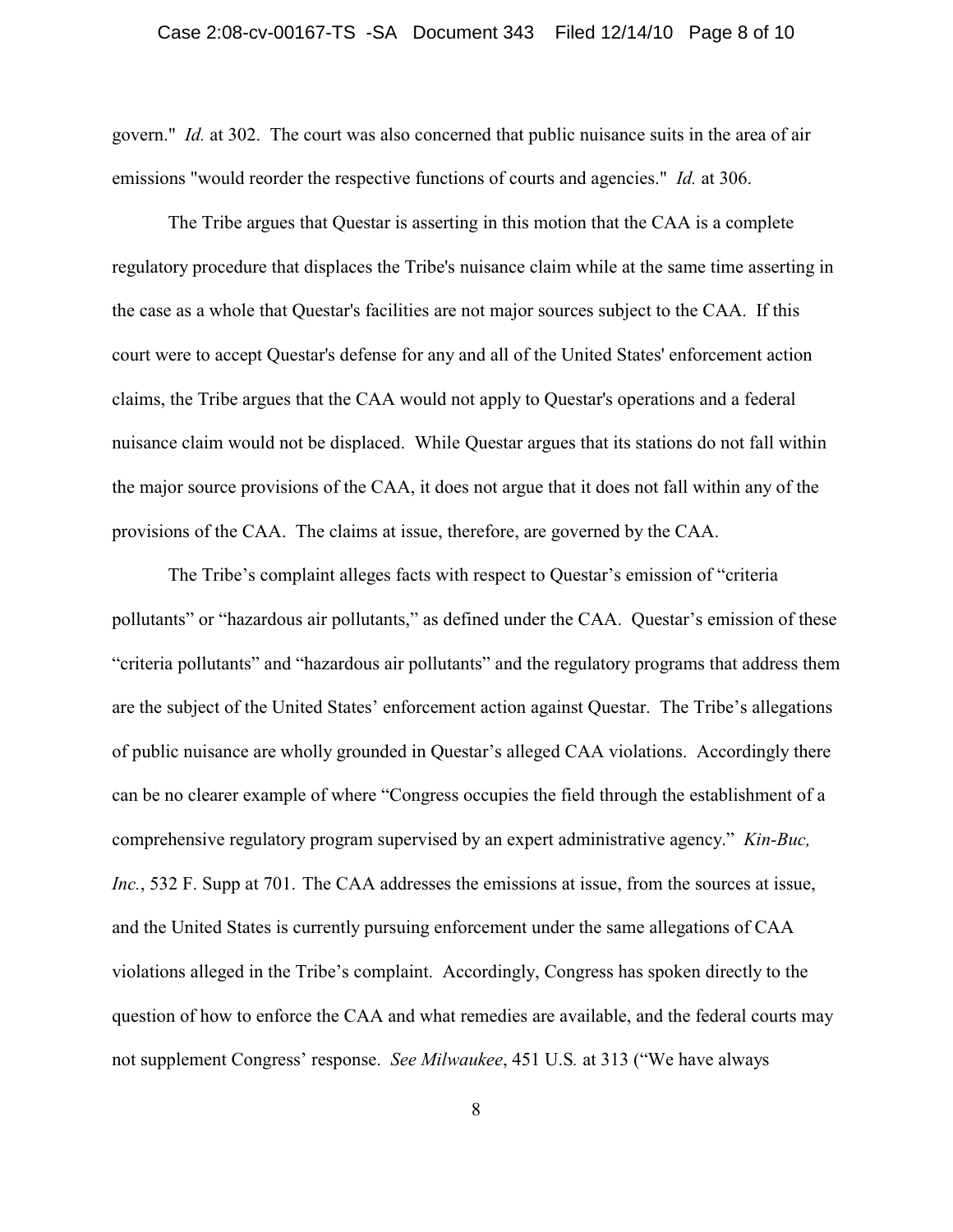recognized that federal common law is "subject to the paramount authority of Congress.")

The Tribe, however, asserts that it is entitled to a federal common law nuisance claim because, even if the CAA applies to Questar's operations, the CAA provides no remedy for the Tribe's harm. Courts have recognized that the availability of a remedy lies at the heart of the preemption analysis, In *County of Oneida v. Oneida Indian Nation*, 470 U.S. 226, 236-37 (1985), the court ruled that a federal common law claim for illegal occupation of Native American lands was not preempted by the federal Nonintercourse Act, which addresses the subject matter generally prohibiting the conveyance of tribal lands without the federal government's approval. In allowing the Oneida Nation's common law claim to proceed, the court said "the Nonintercourse Act of 1793 does not speak directly to the question of remedies for unlawful conveyances of Indian land" and thus "did not establish a comprehensive remedial plan for dealing with violations of Indian property rights." *Id.* at 237.

 The court, however, is not persuaded that the Tribe is deprived of any remedy in this case. Until the Tribe receives TAS status under the CAA regulatory scheme, and develops and implements its own CAA programs, the EPA is the primary enforcer of the CAA in "Indian Country." The Tribe has the ability to be involved in the regulatory process under the CAA but has chosen not to pursue that status. Given that the CAA allows the Tribe to be part of the process but it has chosen not to be, the court does not believe that it should allow the Tribe to have an additional remedy that could be inconsistent with the CAA regulatory scheme. Moreover, the court has allowed individual members of the Tribe to bring citizen suit actions under the CAA. The court, therefore, cannot find that the CAA leaves the Tribe with no remedy. Thus, while the court allowed the Tribe to bring a nuisance action to parallel the government's